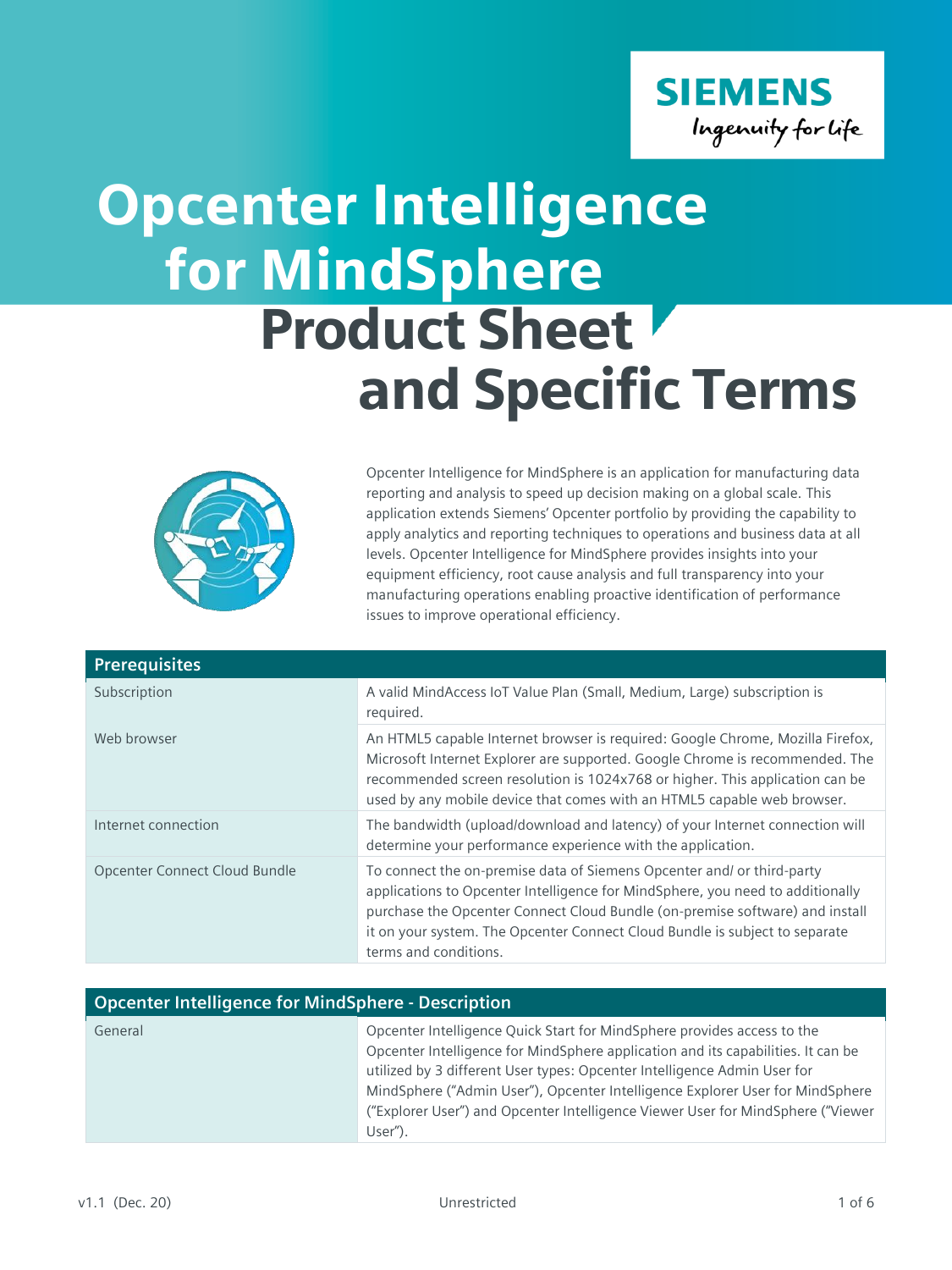| Opcenter Intelligence Quick Start for<br>MindSphere   | Opcenter Intelligence QuickStart for MindSphere includes the following<br>capabilities:                                                                                                                                                                                                                                              |
|-------------------------------------------------------|--------------------------------------------------------------------------------------------------------------------------------------------------------------------------------------------------------------------------------------------------------------------------------------------------------------------------------------|
|                                                       | • Provides insights into your equipment efficiency, root cause analysis and near<br>real-time transparency into your manufacturing data across multiple                                                                                                                                                                              |
|                                                       | manufacturing lines and sites.                                                                                                                                                                                                                                                                                                       |
|                                                       | • Connects, organizes and aggregates manufacturing data from various<br>company data sources into cohesive and contextualized information to gain                                                                                                                                                                                    |
|                                                       | immediate and actionable insights.                                                                                                                                                                                                                                                                                                   |
|                                                       | • Integrates data across Siemens Opcenter and third-party sources.                                                                                                                                                                                                                                                                   |
|                                                       | • Collects, visualizes and analyzes equipment utilization and efficiency data.<br>• Delivers timely access to both historical and near real-time information using<br>interactive tools that allow you to identify trends and data relationships.<br>• Provides you with intuitive KPI dashboards and near real-time visibility into |
|                                                       | downtime causes and manufacturing data.                                                                                                                                                                                                                                                                                              |
|                                                       | • Provides configurable and schedulable email notification service (e.g. for KPI                                                                                                                                                                                                                                                     |
|                                                       | deviations). Notifications sent may be blocked, delayed or prevented from                                                                                                                                                                                                                                                            |
|                                                       | being delivered by destination servers and other reasons outside of our                                                                                                                                                                                                                                                              |
|                                                       | control and there is no warranty that this service will be uninterrupted, secure                                                                                                                                                                                                                                                     |
|                                                       | or error free or that notifications will reach their intended destination during                                                                                                                                                                                                                                                     |
|                                                       | any stated timeframe.                                                                                                                                                                                                                                                                                                                |
| Opcenter Intelligence Admin User for<br>MindSphere    | As an Admin User you can configure Opcenter Intelligence for MindSphere<br>including:                                                                                                                                                                                                                                                |
|                                                       | • Access to metadata to configure your customized solution (data sources,                                                                                                                                                                                                                                                            |
|                                                       | extension of data model, flow of data, Smart View, KPIs, Assets, time models,                                                                                                                                                                                                                                                        |
|                                                       | machine states and other).                                                                                                                                                                                                                                                                                                           |
|                                                       | • Access to tenant management data (definition of site, assignment of user<br>roles, and Single Sign-On with Siemens Opcenter on-premises applications).                                                                                                                                                                             |
|                                                       | • Access dashboard authoring.                                                                                                                                                                                                                                                                                                        |
|                                                       | • Access dashboard visualization.                                                                                                                                                                                                                                                                                                    |
| Opcenter Intelligence Explorer User for<br>MindSphere | As an Explorer User you can access the data contained in the application<br>including:                                                                                                                                                                                                                                               |
|                                                       | • Access to operational dashboards.                                                                                                                                                                                                                                                                                                  |
|                                                       | • Provision of self-service business intelligence, so you can answer your own                                                                                                                                                                                                                                                        |
|                                                       | questions, collaborate, and share insights.                                                                                                                                                                                                                                                                                          |
|                                                       | • Connection of Opcenter Intelligence to data sources and creation or                                                                                                                                                                                                                                                                |
|                                                       | modification of datasets.                                                                                                                                                                                                                                                                                                            |
|                                                       | • Usage of advanced capabilities including parameters or calculations so that<br>you can develop interactive dashboards.                                                                                                                                                                                                             |
|                                                       | • Sharing of specific dashboards with other Users.                                                                                                                                                                                                                                                                                   |
|                                                       |                                                                                                                                                                                                                                                                                                                                      |
| Opcenter Intelligence Viewer User for<br>MindSphere   | As a Viewer User you can access interactive and shared dashboards, filter data,<br>and drill down to details and also export data as a CSV file.                                                                                                                                                                                     |
|                                                       |                                                                                                                                                                                                                                                                                                                                      |
| Upgrade subscriptions                                 | The upgrades "Opcenter Intelligence 100 GB Add-On for MindSphere", "Opcenter                                                                                                                                                                                                                                                         |
|                                                       | Intelligence Admin User for MindSphere", "Opcenter Intelligence Explorer User<br>for MindSphere", "Opcenter Intelligence Viewer User for MindSphere", "Opcenter                                                                                                                                                                      |
|                                                       | IN Ingestion Rate Add-on for MindSphere", "Opcenter IN API Calls Add-On for                                                                                                                                                                                                                                                          |
|                                                       | MindSphere" are available for additional fees.                                                                                                                                                                                                                                                                                       |
| Application permissions                               | This application is operated in data centers in the Area European Union and                                                                                                                                                                                                                                                          |
|                                                       | processes the following data:                                                                                                                                                                                                                                                                                                        |
|                                                       | • Time series data which includes data received from an IoT enabled Asset                                                                                                                                                                                                                                                            |
|                                                       | within defined continuous time cycles.                                                                                                                                                                                                                                                                                               |
|                                                       | • Asset configuration data which describes the Asset (e.g. Asset name, aspect).                                                                                                                                                                                                                                                      |
| v1.1 (Dec. 20)                                        | Unrestricted<br>$2$ of 6                                                                                                                                                                                                                                                                                                             |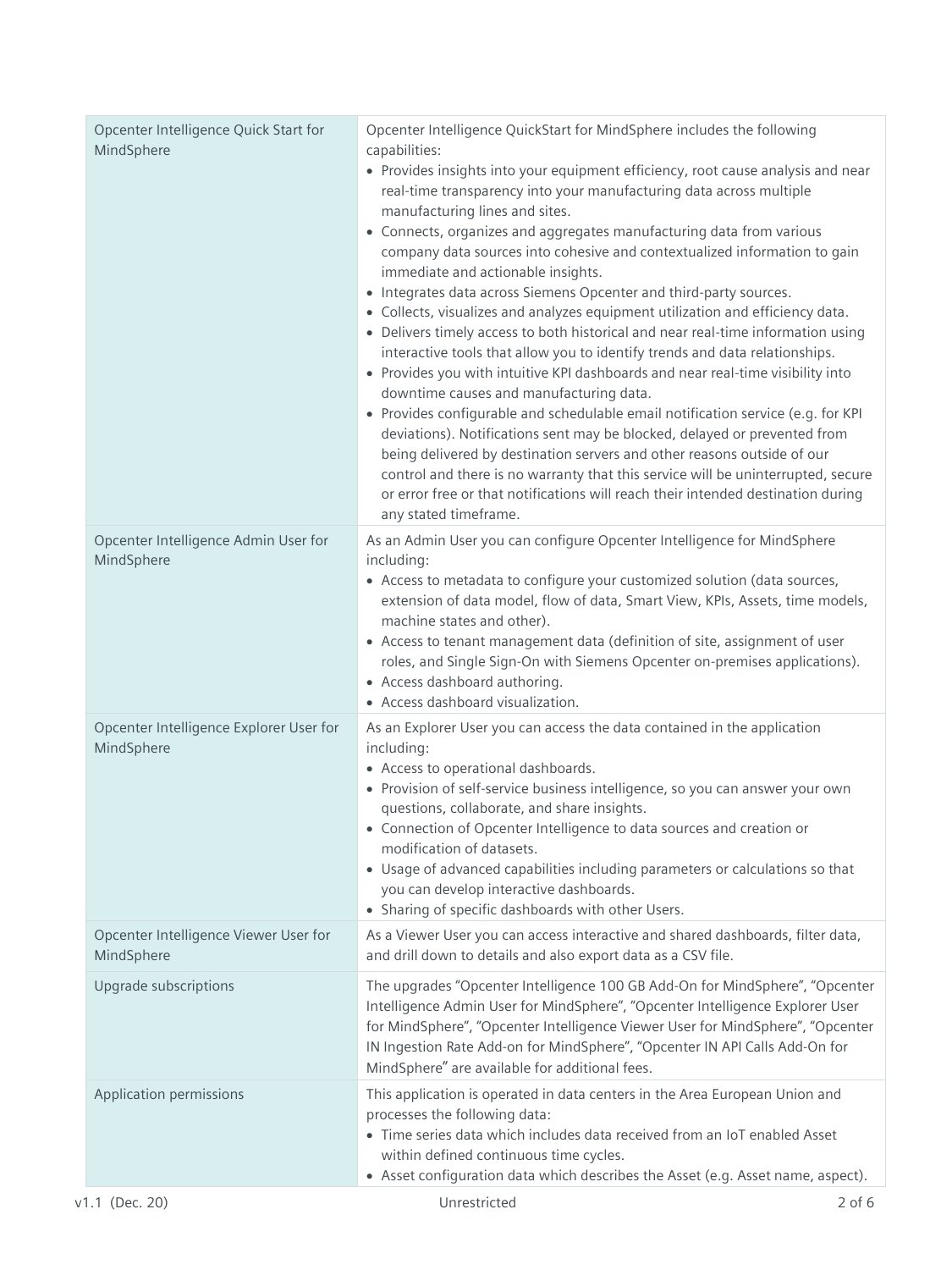| • All data received from the Opcenter Connect Cloud Bundle.<br>The application performs the following activities which modify or amend your<br>content in your MindAccess Account on your behalf: |
|---------------------------------------------------------------------------------------------------------------------------------------------------------------------------------------------------|
| Read access on your time series data:                                                                                                                                                             |
| • Reads uploaded data from your data repository to evaluate and process certain                                                                                                                   |
| information presented in different views within this application.                                                                                                                                 |
| Read access on your Asset configuration data:                                                                                                                                                     |
| • Read access on Asset configuration data is required to use the functionalities                                                                                                                  |
| of this application.                                                                                                                                                                              |

## **Opcenter Intelligence for MindSphere - Size Overview**

| <b>Base subscription</b>                                                                | <b>Opcenter Intelligence Quick Start for MindSphere</b>                                                                         |
|-----------------------------------------------------------------------------------------|---------------------------------------------------------------------------------------------------------------------------------|
| Analysis dashboard authoring                                                            | $\checkmark$                                                                                                                    |
| Operational dashboard                                                                   | ✓                                                                                                                               |
| Data contextualization <sup>1</sup>                                                     | ✓                                                                                                                               |
| Data Export                                                                             | upon request                                                                                                                    |
| Pre-defined KPI's                                                                       | $\checkmark$                                                                                                                    |
| Customized KPI's                                                                        | ✓                                                                                                                               |
| Industry specific KPI's                                                                 | upon request                                                                                                                    |
| <b>Notifications</b>                                                                    | 20/ day                                                                                                                         |
| Data ingestion rate <sup>2</sup>                                                        | 10 records/ sec                                                                                                                 |
| Data storage                                                                            | 200 GB                                                                                                                          |
| Asset performance data modification <sup>3</sup>                                        | up to 1 month                                                                                                                   |
| <b>Admin User</b>                                                                       | 1                                                                                                                               |
| <b>Explorer User</b>                                                                    | $\overline{2}$                                                                                                                  |
| <b>Viewer User</b>                                                                      | 5                                                                                                                               |
| <b>Upgrade subscriptions (optional)</b>                                                 |                                                                                                                                 |
| Data storage <sup>4</sup>                                                               | 100 GB additional data storage                                                                                                  |
| <b>Admin User</b>                                                                       | 1 additional Admin User                                                                                                         |
| <b>Explorer User</b>                                                                    | 1 additional Explorer User                                                                                                      |
| <b>Viewer User</b>                                                                      | 1 additional Viewer User                                                                                                        |
| Data ingestion rate <sup>2</sup>                                                        | 5 additional records/ sec                                                                                                       |
| API calls <sup>5</sup>                                                                  | 10 000/ month                                                                                                                   |
| $\mathbf{r}$ , $\mathbf{r}$ , $\mathbf{r}$ , $\mathbf{r}$ , $\mathbf{r}$ , $\mathbf{r}$ | and the state of<br>a contractor of the contractor<br>$\mathcal{L} = \mathcal{L} = \mathcal{L} = \mathcal{L}$<br><b>Service</b> |

1) You can contextualize any kind of data with Opcenter Intelligence for MindSphere. The data structure of Siemens' Opcenter is supported out-of-the-box from Opcenter Intelligence for MindSphere, while for third-party data contextualization additional services are required; <sup>2)</sup> Data ingestion rate is based on the number of Assets, the number of metrics per Asset, size per metrics, read cycle interval, sending frequency etc.; 3) Changing the Asset performance data is possible up to 1 month backwards; <sup>4)</sup> Maximum data storage is limited up to 10 TB. In addition to the 200 GB included in Opcenter Intelligence Quick Start for MindSphere, the maximum number of upgrade subscriptions for data storage is 98. 5) Includes 10 GB/ month of outbound data.

Authorized limits Should the actual usage of your subscription repeatedly exceed one or more of the applicable limits above (e.g. data ingestion rate), and should you not order the appropriate increase of usage capacities for an additional fee, we reserve the right to suspend the Service. Other contractual rights and remedies remain unaffected.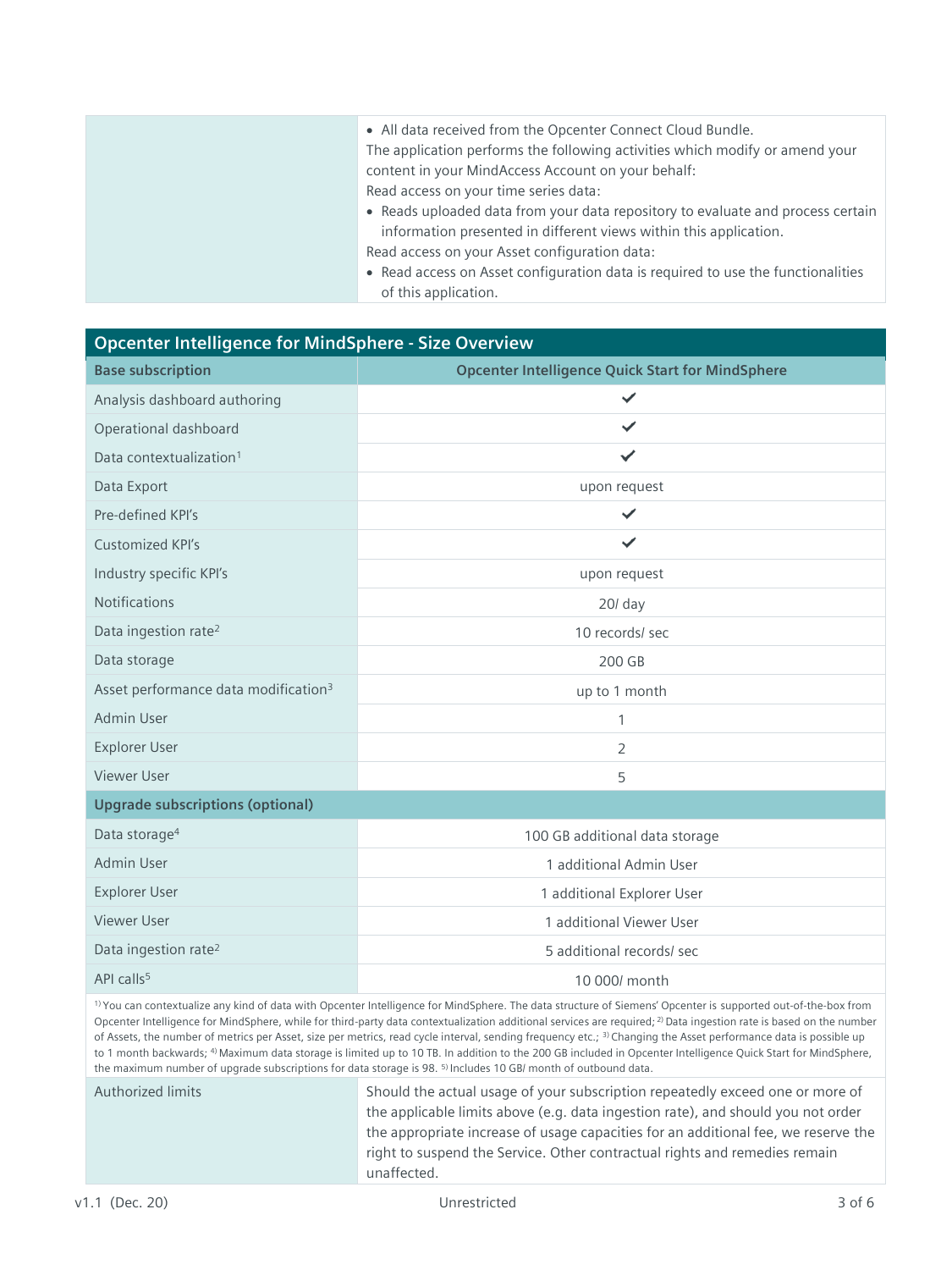| <b>Specific Terms</b>                                   |                                                                                                                                                                                                                                                                                                                                                                                                                                                                                                                                                                                                                                                                                                           |
|---------------------------------------------------------|-----------------------------------------------------------------------------------------------------------------------------------------------------------------------------------------------------------------------------------------------------------------------------------------------------------------------------------------------------------------------------------------------------------------------------------------------------------------------------------------------------------------------------------------------------------------------------------------------------------------------------------------------------------------------------------------------------------|
| Subscription Term, termination                          | Subscription Term for the base and upgrade subscriptions is 1 month. The<br>Subscription Term for an upgrade subscription co-terminates with the<br>Subscription Term of the base subscription. Following expiration of the<br>preceding Subscription Term, the subscription automatically renews with a<br>Subscription Term of 1 month until terminated either by you or us for<br>convenience at least 30 days in advance. The termination shall become effective<br>at the end of the month.<br>We inform you about a termination by posting a notice on your Account or<br>sending a message to the email address provided to us. Your termination has to<br>be addressed to contract@mindsphere.io. |
| Payment terms                                           | The fee for base and upgrade subscriptions is charged on a monthly basis.                                                                                                                                                                                                                                                                                                                                                                                                                                                                                                                                                                                                                                 |
| Adaptation of fees                                      | We may change or add new fees (collectively referred to as "Fee Change") due to<br>and to extent required to reflect: (i) changes in the quality or functionalities of<br>the Service; (ii) material changes in market conditions; (iii) general increases in<br>wages or other employment costs; and/or (iv) changes in procurement costs due<br>to price changes made by our suppliers, in each case to the extent that the<br>changes affect our provision of the agreed Service. We will notify you of any Fee<br>Change at least 60 days in advance of the effective date of the Fee Change.                                                                                                         |
| Data center location                                    | Your Content processed by the application is stored at rest in the Area European<br>Union.                                                                                                                                                                                                                                                                                                                                                                                                                                                                                                                                                                                                                |
| Service Level Agreement                                 | The Monthly Uptime Percentage for this application is 95%. Monthly Uptime<br>Percentage is defined in the MindSphere Supplemental Terms available on<br>www.mindsphere.io/terms.                                                                                                                                                                                                                                                                                                                                                                                                                                                                                                                          |
| Third Party Terms                                       | This application contains Third Party services, including open source software,<br>commercial software, or software-related managed services, which are subject<br>to additional or different terms, license rights, or require certain notices by their<br>licensors, which we are obligated to pass on to you as your licensor and to which<br>you agree to abide ("Third Party Terms").<br>The Third Party Terms for Opcenter Intelligence for MindSphere are made<br>available via the following web link: https://sie.ag/MindSphere-<br>ThirdParty_OpcenterIntelligence-MindSphere.                                                                                                                  |
| Changes to the Product Sheet & Specific<br><b>Terms</b> | We may update this document from time to time during a Subscription Term in<br>order to reflect any changes agreed with or imposed by our subcontractors<br>(including changes in open source software license terms) or when we introduce<br>new features, supplements, enhancements or capabilities (e.g. that were not<br>previously included with the subscription but added for no additional fee).<br>Changes shall become binding upon release of a new version of this document<br>on www.mindsphere.io/terms.                                                                                                                                                                                    |

| <b>Opcenter Intelligence for MindSphere - Support</b>                                                                                                                                                                                                       |  |
|-------------------------------------------------------------------------------------------------------------------------------------------------------------------------------------------------------------------------------------------------------------|--|
| You are authorized to create, manage and review incident reports online. Access<br>to the Siemens Technical Support Website (www.siemens.com/gtac), including<br>Documentation, is available twenty-four hours per day/seven days per week<br>$('24/7'')$ . |  |
|                                                                                                                                                                                                                                                             |  |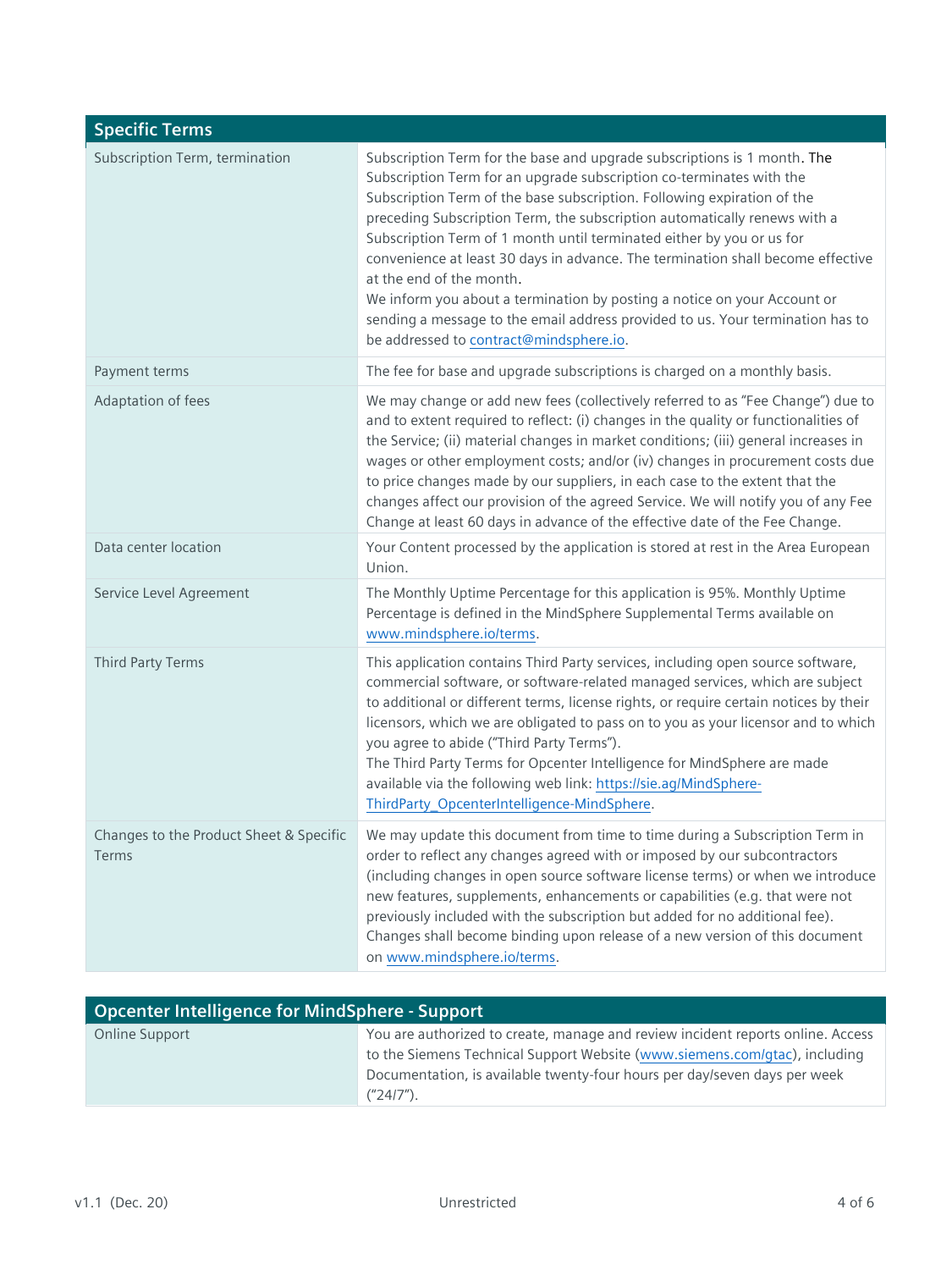| Telephone Support                  | You may contact the Siemens Technical Support Center in Genoa, Italy with<br>issues or questions from 0800-1700 hours CET during normal business hours.<br>You shall provide the relevant information about a suspected problem or error<br>and the circumstances under which it occurred for Siemens to recreate the<br>problem on Siemens' systems.<br>Telephone support is provided in English; other languages may be available at                                                                                                                                                                                                                                                                                                                                                                                                                                                                                                                                                                                                                                                                                                                                                                                                                                                                                                                                                                                                                                                                  |
|------------------------------------|---------------------------------------------------------------------------------------------------------------------------------------------------------------------------------------------------------------------------------------------------------------------------------------------------------------------------------------------------------------------------------------------------------------------------------------------------------------------------------------------------------------------------------------------------------------------------------------------------------------------------------------------------------------------------------------------------------------------------------------------------------------------------------------------------------------------------------------------------------------------------------------------------------------------------------------------------------------------------------------------------------------------------------------------------------------------------------------------------------------------------------------------------------------------------------------------------------------------------------------------------------------------------------------------------------------------------------------------------------------------------------------------------------------------------------------------------------------------------------------------------------|
| Prioritization of support services | the sole discretion of Siemens.<br>Siemens will use commercially reasonable efforts to provide prompt support                                                                                                                                                                                                                                                                                                                                                                                                                                                                                                                                                                                                                                                                                                                                                                                                                                                                                                                                                                                                                                                                                                                                                                                                                                                                                                                                                                                           |
|                                    | services on a first come/first serve basis. Incident reports are automatically<br>escalated to the appropriate resources within Siemens based on severity and<br>complexity. You shall classify each incident report according to the following<br>priority classes and according to the impact(s) to its business. If a priority class is<br>not defined by you, it is by default considered to be "General".<br>Priority classes:<br>• Critical: This priority is reserved exclusively for incidents in which your<br>production system is down, or you intend to initially start your production<br>system very soon and this issue will prevent the production system to start<br>operations. Targeted Response Time for critical incidents is 4 hours.<br>• High: This priority shall be used for situations where there is a severe<br>functionality loss, but your production system remains operational and<br>processing can continue. Targeted Response Time for high priority incidents is<br>8 hours.<br>• Medium/General: A functionality error has occurred, but processing can still<br>continue, or a non-business critical function is not performing properly.<br>Targeted Response Time for medium/general priority incidents is 2 days.<br>• Low: Request for service or information or a problem of minor impact has<br>been identified. Targeted Response Time for low priority incidents is 5 days.<br>Final incident classification shall be at the sole discretion of Siemens. |

| <b>Export Control Regulations</b> |       |
|-----------------------------------|-------|
| - AL                              | N     |
| <b>FCCN</b>                       | EAR99 |

| <b>Security Information</b> |                                                                                                                                                                                                                |
|-----------------------------|----------------------------------------------------------------------------------------------------------------------------------------------------------------------------------------------------------------|
| General                     | In order to protect plants, systems, machines and networks against cyber<br>threats, it is necessary that you implement and continuously maintain a holistic,<br>state-of-the-art industrial security concept. |
| Secure communication        | Data transmission will be done via HTTPS protocol from Asset to your<br>MindAccess Account.                                                                                                                    |

| <b>Definitions</b>            |                                                                                                                                                                                                                                                                                                                                                                                            |
|-------------------------------|--------------------------------------------------------------------------------------------------------------------------------------------------------------------------------------------------------------------------------------------------------------------------------------------------------------------------------------------------------------------------------------------|
| Asset                         | An Asset is the logical representation of a thing which can be a machine or an<br>automation system with a single or multiple automation unit(s) e.g. PLC.                                                                                                                                                                                                                                 |
| <b>Targeted Response Time</b> | Means the targeted time between the receipt of the incident report via one of<br>the agreed communication channels (e.g. Siemens GTAC Web Support, direct<br>phone support, etc.) and the first communication of a member of Siemens<br>Technical Support with you by email, phone or web interaction, taking into<br>account the availability periods for the contracted support service. |